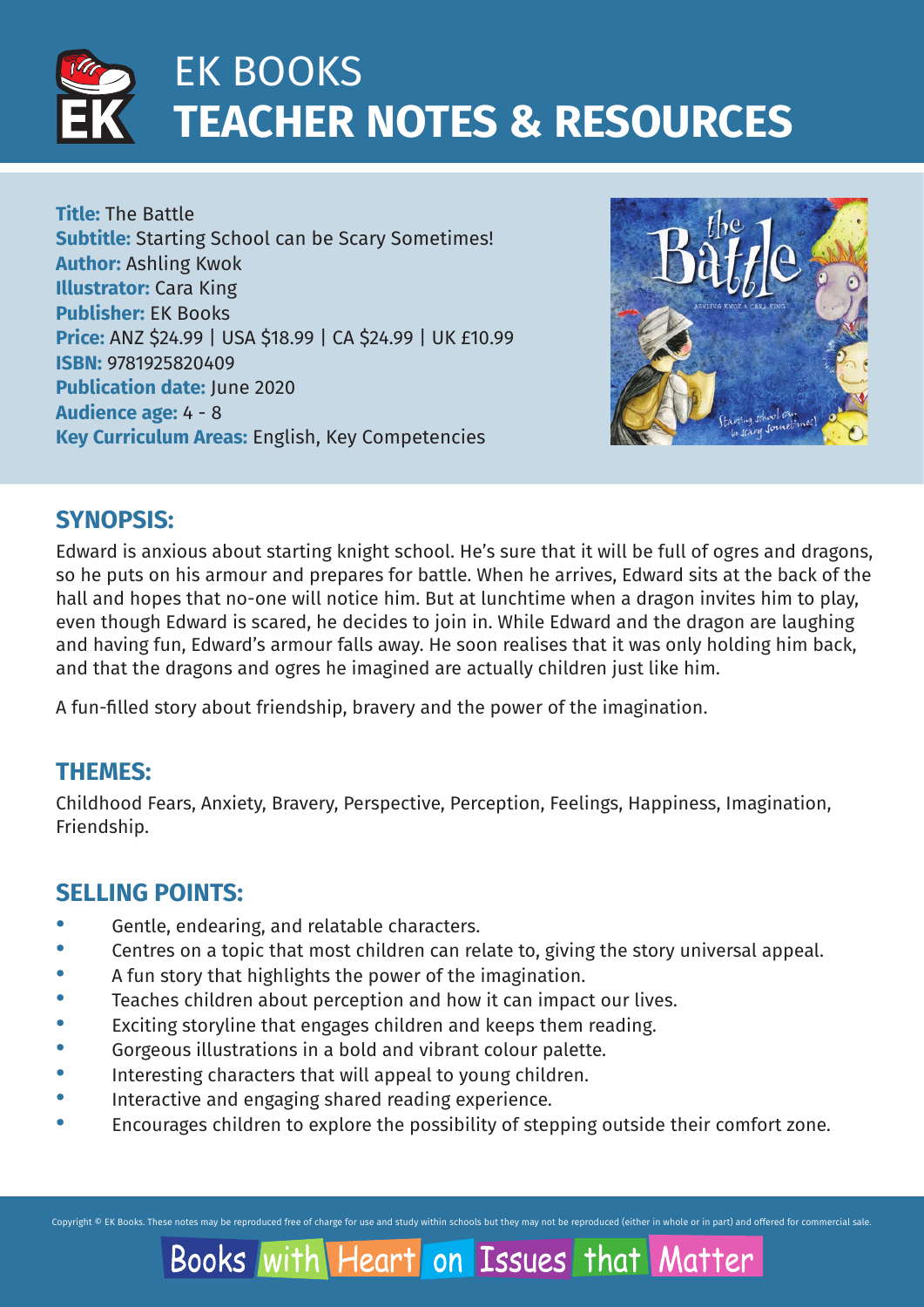

### **AUTHOR MOTIVATION:**

To introduce the concept of perception to young children. I believe that our perceptions dictate how we view the world and the choices we make. It is only by understanding this concept that we can start to overcome our fears.

### **WRITING STYLE:**

Exciting but tender, sensitive, and emotional.

### **ILLUSTRATION STYLE:**

Soft watercolour with whimsical tones.

### **AUTHOR & ILLUSTRATOR BACKGROUND:**

### **Ashling Kwok, Author**

Ashling Kwok is a freelance journalist and children's author who is obsessed with words. When she's not dreaming up new ideas or working on her latest manuscript, Ashling can be found scouring local bookstores, marveling at all the wonderful books being created by talented children's authors. Ashling lives in Sydney with her husband, two children, and energetic border collie, Jed.

### **Cara King, Illustrator**

Cara King initially studied anthropology before moving across to multimedia and starting her own design business, Caratoons. As a designer and illustrator, she has produced images for T-shirt designs, books, cards and posters. She is the illustrator of three previous picture books: *Mummy and Mumma Get Married*, *Scaredy Book* and *The Box Cars.*

### **INTERVIEW:**

### **AUTHOR**

#### **What is the inspiration for this story?**

This story was inspired by my son who was having a difficult time at school. Every morning I'd watch him get ready for school and his eyes would be filled with fear. I knew that in his mind, he really believed that he was going into battle.

I knew most of the children that my son was having issues with and I wasn't convinced that they were the source of the problem. I wondered if my son's perception was a bit skewed. We had a lot of discussions about the power of the mind. I tried to help my son reframe his thoughts and realise that things aren't always what they seem.

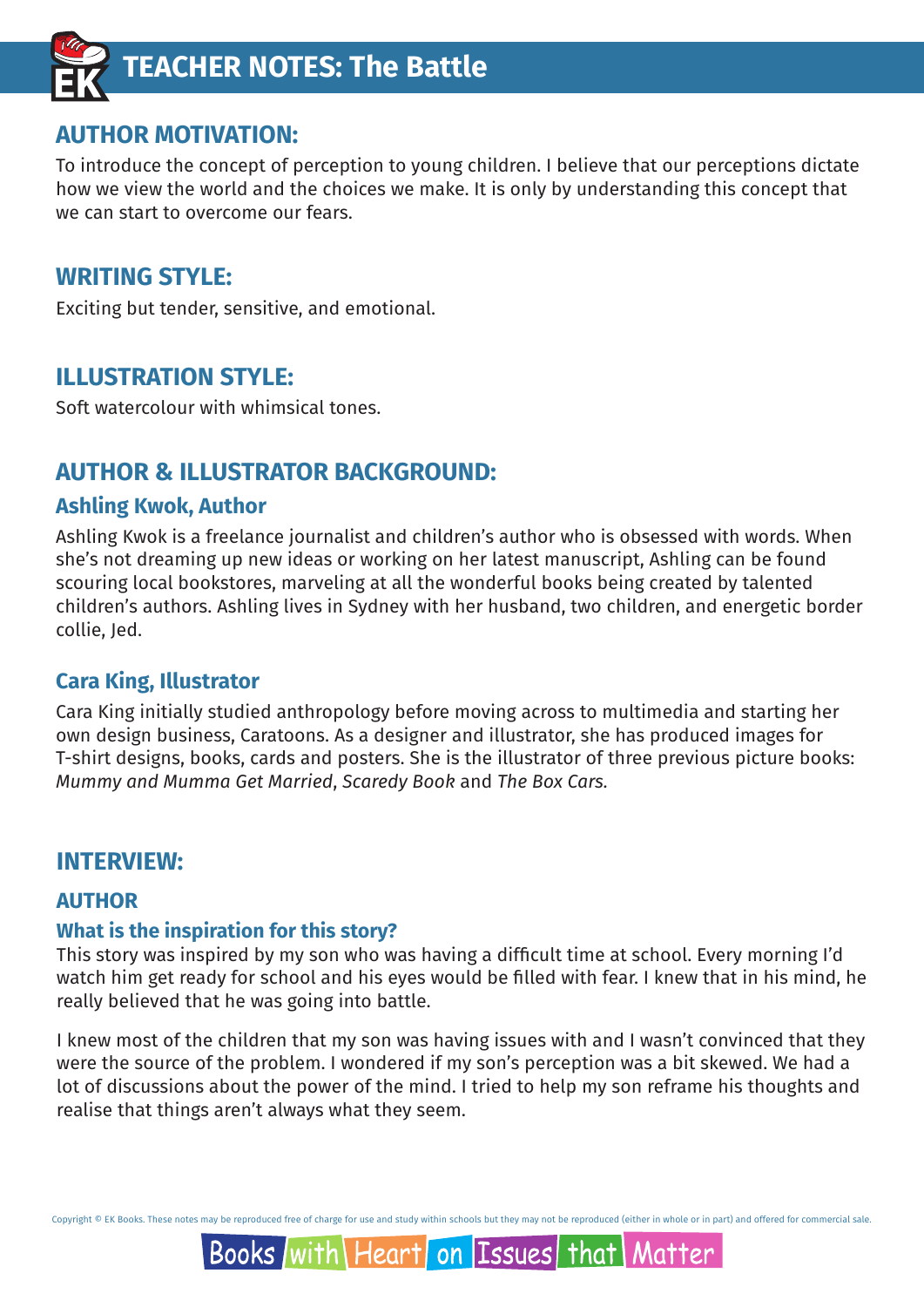

#### **What was the most rewarding part of this project?**

Every single part of this project was rewarding. It only took me a few weeks to write this book because the words poured from my heart. Watching Cara's illustrations bring this story to life has brought me endless joy.

#### **What was the most challenging part of this project?**

I thought that finding an illustrator would be challenging because it's a difficult concept to explain. I could imagine it all in my head but it needed the right illustrator to bring it to life.

When I received a sample illustration from Cara, I literally cried. The child Cara drew looked exactly liked my son. She captured him perfectly and I knew that Cara was the perfect illustrator for the job.

### **ILLUSTRATOR**

#### **What media do you use to create your illustrations? Briefly describe your process.**

I use watercolour and pencils with a flourish of Photoshop. I like to work in layers, scanning each artwork and then piecing them together digitally at the end.

#### **What was the most rewarding part of this project?**

Ashling's story is brilliantly engaging with lots of interesting fantastical characters, so I loved helping to bring it to life.

#### **What was the most challenging part of this project?**

I think having a lot of the characters turn from an imaginary visual into how the main character actually learns to see them was quite challenging.

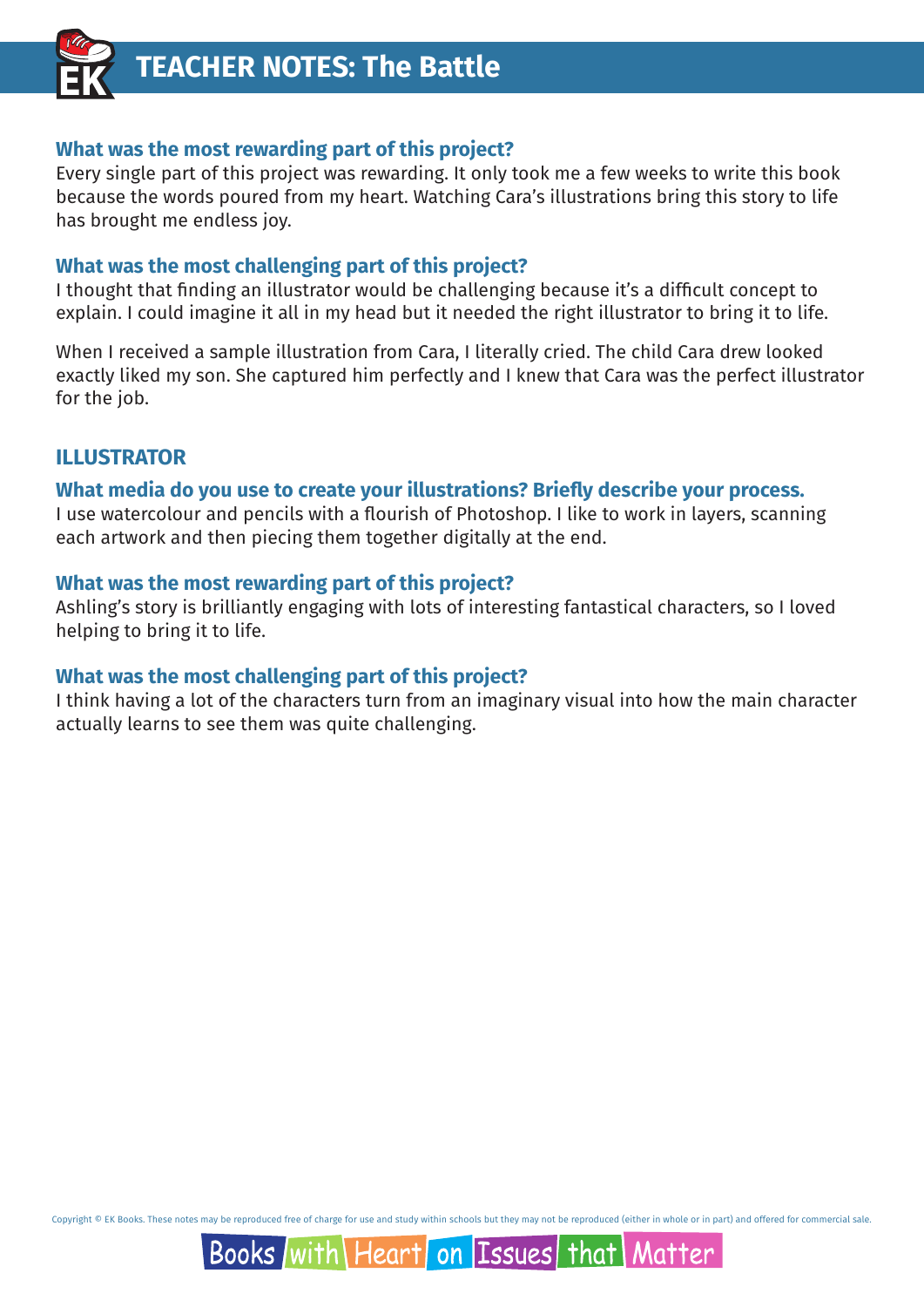

### **ENGLISH**

### **Before reading:**

- Examine the cover. What do you think this book is about?
- How do the colours make you feel?
- Where do you think this story is set?
- Look at the endpapers (the insides of the front and back covers and the page opposite them). What type of characters do you think are in the book?
- · Now read the blurb. What else have you learnt about the story?

### **After reading**

- What is the story about? Is it different to what you originally thought?
- · What sorts of words describe how Edward is feeling in the beginning of the story (e.g. scared, anxious, worried)?
- Why do you think Edward was scared?
- Have you ever felt this way? If so, when?
- · How did Edward's teacher help?
- What were your favourite pages? Why?
- Why are friendships so important to us?
- · Did Edward have any reason to be scared?
- · Do you think Edward was brave to share the ogre's cake?
- What do you think would have happened if Edward refused to play?
- · Do you have someone special you can talk to when you're scared? Have they helped you in the past? How?
- Do you like how the story ends? Why or why not?
- What sorts of words describe the way Edward is feeling at the end of the story (e.g. brave, happy, loved)?
- Why does he feel this way?
- Have you ever felt this way? If so, when?
- · What do you think Edward will wear the next time he goes to school?

### **ACTIVITIES**

### **Role-Play**

Divide the class into groups. Choose one group member to play the role of the new kid in class. The new kid's challenge is to try to gain acceptance into the group. After the role-plays, discuss with the class how it felt to be the new kid and how it felt to be part of the group.

### **Knight's armour**

Ask the children to bring in a large strong cardboard box. Remove the front and back panels from the box, then cut into the shape of armour. Tie both pieces together at the shoulder using ribbon or twine. Paint the cardboard panels using silver paint. You can also paint a coat of arms on the front piece.

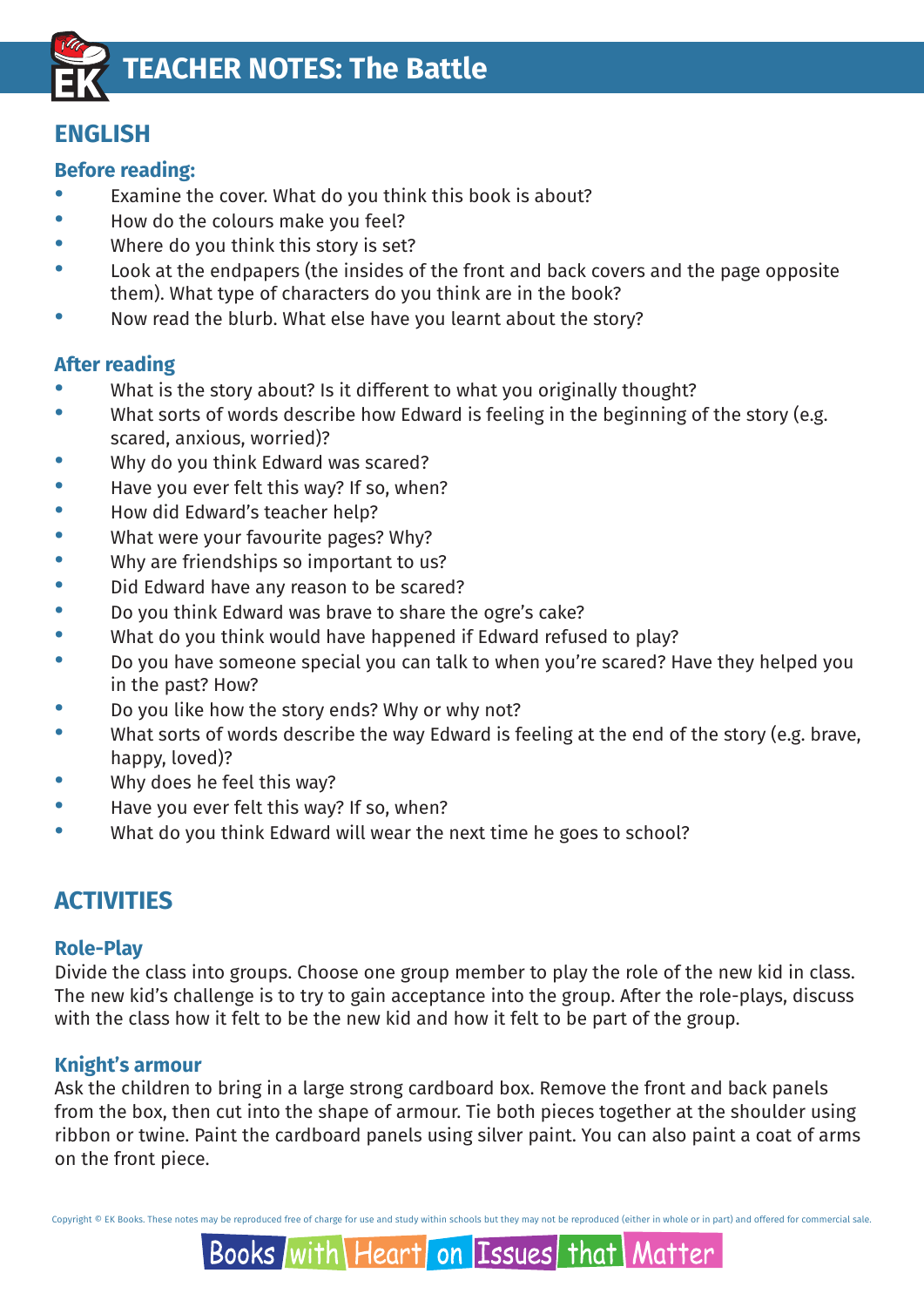

#### **Box helmet**

Make a helmet using a box. In the shoulder area, cut two rounded indents using a pair of scissors. Cut a rectangler shape into the front of the box – at eye level. Paint the helmet using silver paint and add a couple of feathers to the top.

#### **Endpapers**

What are endpapers? Can you draw your own endpapers using *The Battle* as inspiration? How many different types of ogres and dragon can you come up with? Do they have names?